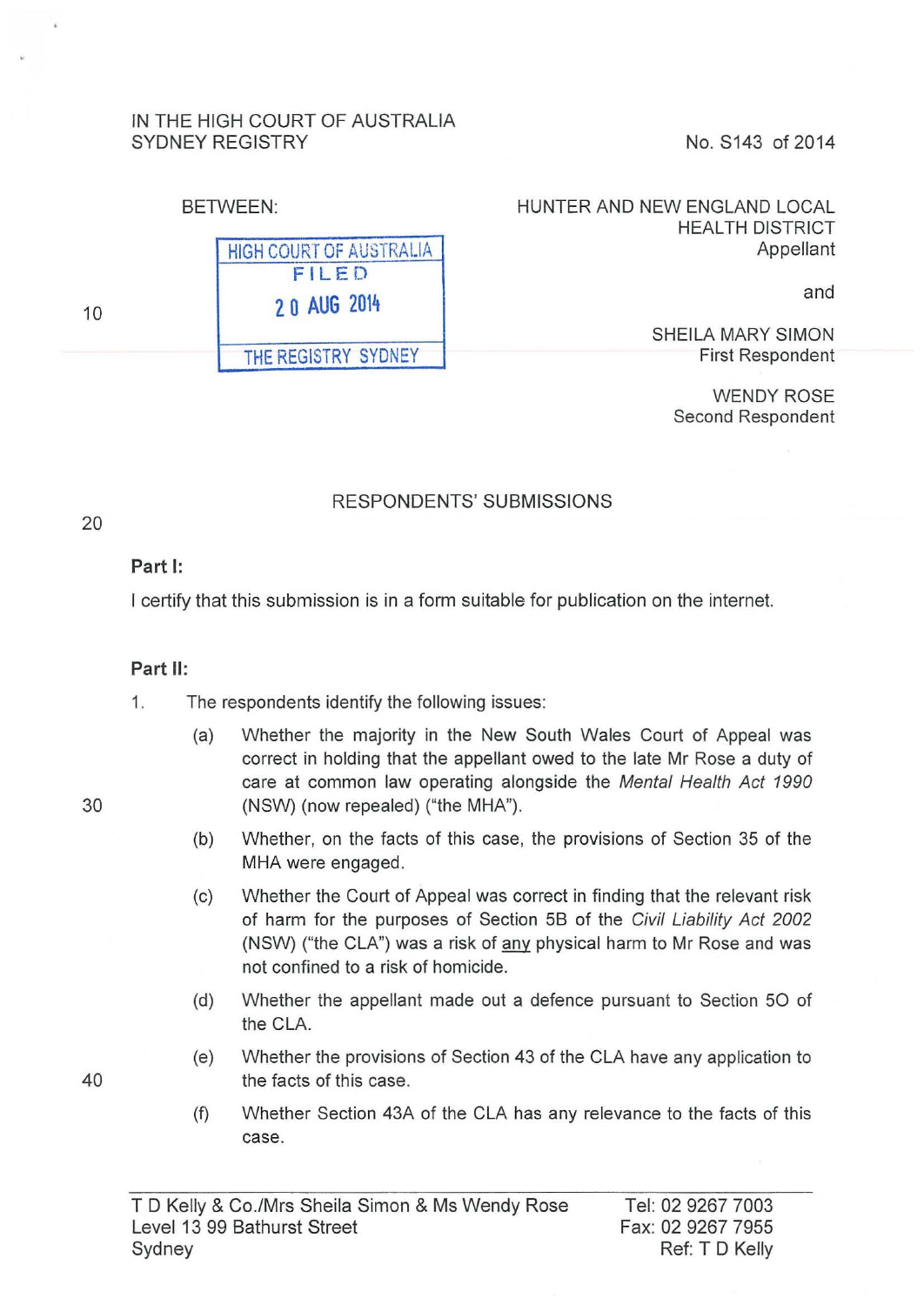### **Part Ill:**

2. It is certified that the respondent does not believe that any notice should be given in compliance with Section 78B of the Judiciary Act 1903.

### **Part IV:**

3. The respondents contest the following material facts asserted by the appellant. The references are to the appellant's paragraph numbers.

### Paragraph 10:

10 The use of the word "discharge" is apt to cause confusion. The basis of Pettigrove's ("P") release is obscure: refer JAB 746 L 57.

## Paragraph 11:

The reference to Part Ill of the CLA is irrelevant: refer JAB 679 L 35.

### Paragraph 12:

- P's diagnosis had been chronic paranoid schizophrenia: JAB 687 L 11.
- P had been compulsorily detained in Victoria on at least two occasions in 2001, for one week and three weeks respectively: refer JAB 254 to 259.
- 20 Dr Coombes ("C") noted a history of hospital admissions since at least 1995: refer JAB 694 L 30.
	- P had been maintained on long acting depot injections from 2001 under prompting from a social worker and had no relapse until he ceased to have them: refer JAB 256 L 20; JAB 689 L 58 et seq; JAB 263 L 39.

### Paragraph 13:

- Two doctors at Manning Base Hospital ("MBH") certified P as a "risk to self/others": refer JAB 246 L11; JAB 249 L 36.
- C was unable to explain why he had not considered resuming the depot injections.
- The reference to "CA [40]" is to JAB 694 L 38.
- P had a history of paranoid delusions: refer JAB 255 L 40.
- P had a history of hallucinations, possibly command: refer JAB 104 L 27.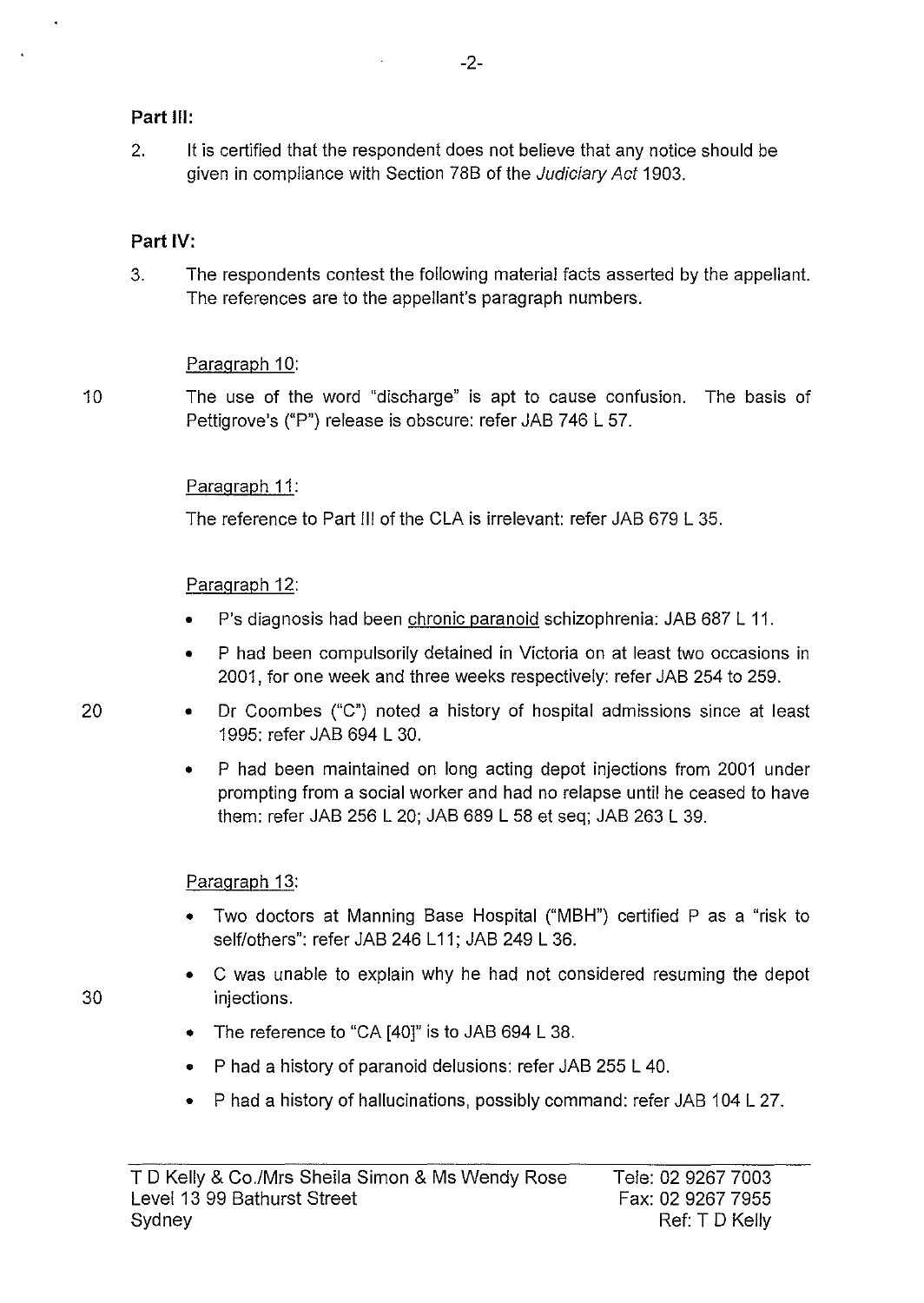- C agreed that P could become irrational and in some way harm Mr Rose ("R"): JAB 103 L 48.
- Depot injections would have vastly reduced such a chance: refer JAB 104 L 25-33.

Paragraph 17:

- P was in fact asleep when C purported to examine him initially: refer JAB 608 L 18.
- P said very little whilst in MBH: refer JAB 248 L 32; JAB 249 L 50; JAB 607 10 L 28.
	- P's silence may have been due to the fact that his hearing aids were not working because of flat batteries which were not replaced: refer JAB 607 L 30.
	- P had been profoundly deaf since birth: refer JAB 255 L 12, L 26 and L 46.
	- Generally, as to the weight to be given to the evidence of C refer to JAB 711 L 23 to 38; JAB 731 L 27.

Paragraph 20:

- It is doubtful P took any part in the 4pm meeting: refer JAB 689 L 43; JAB 20 609 L 37-61.
	- When P left the hospital he had not recovered from his acute psychotic episode: refer JAB 696 L 49.

Paragraph 21:

- If R had not been available P would not have been discharged: refer JAB 618 L 21-39.
- A formal transfer system was available: refer JAB 694 L 57; also JAB 610- 611 [28].

# 30 Paragraph 22:

- There was no evidence as to what care was available in Victoria or whether it would have been less restrictive: refer JAB 620 L 18.
- The "discharge summary" (JAB 207) states in part "to return to mother's home in Cohuna" and "link up to services at Cohuna". The notes faxed to MBH were from the Echuca Community Mental Health Service in Victoria. The township of Cohuna is some 65 kms north west of Echuca. There was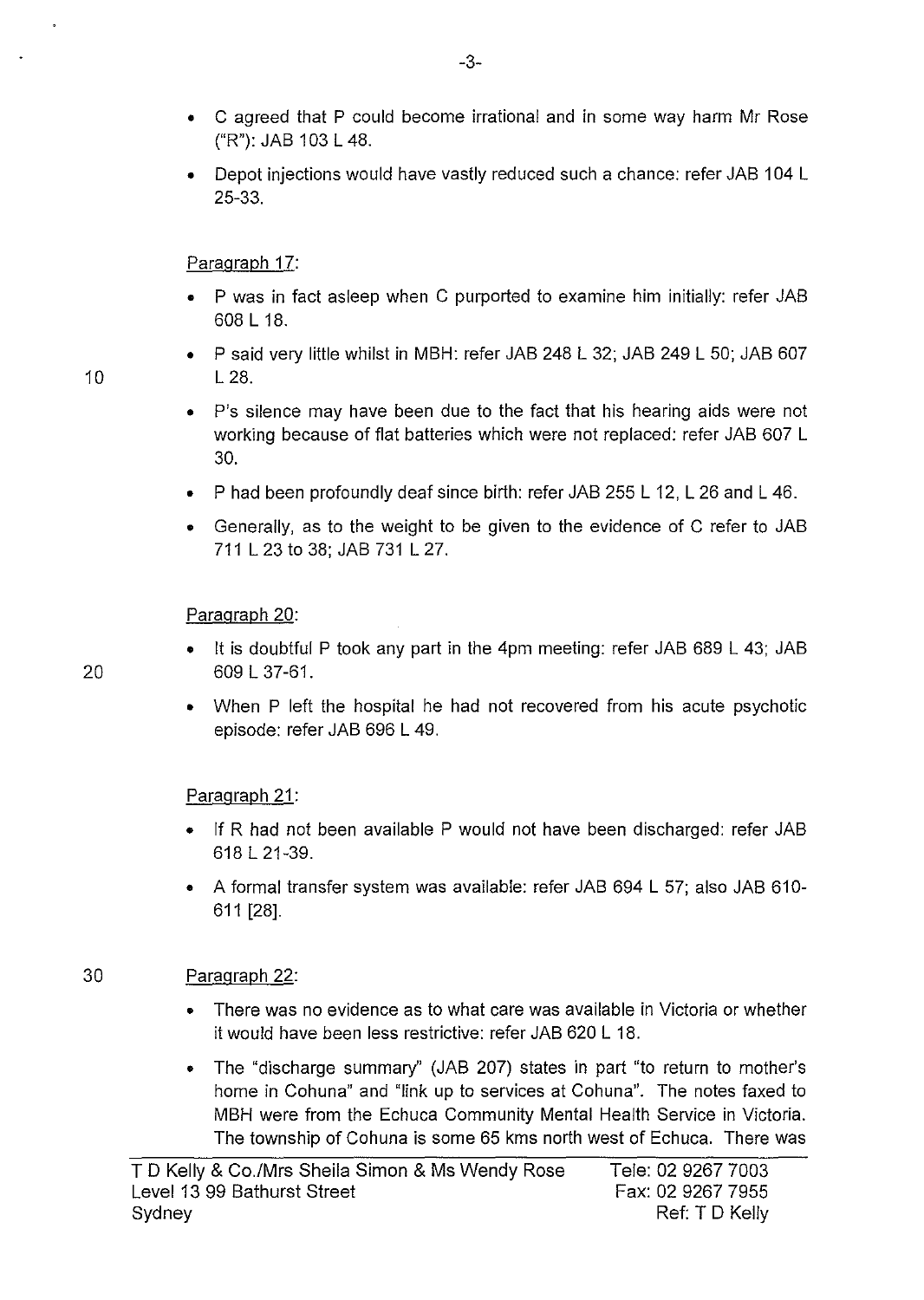no evidence as to what mental health services were available in Cohuna itself. Refer JAB 252-270.

## Paragraph 23:

- The origin of the asserted "intention" or "expectation" remains obscure.
- There was no plan for the 1, 176kms drive from Taree to Kohuna: refer JAB 141L41.

## Paragraph 24:

- 10 As to the conversations refer JAB 731 L 28.
	- Chad changed his mind about providing medication: refer JAB 614 L 19.
	- P had been unsettled during the night of 20/21 July: JAB 693 [35].

# **Part V:**

4. The respondent agrees that the relevant statutes are the Civil Liability Act 2002 (NSW) and the Mental Health Act 1990 (NSW) (now repealed). The relevant provisions are set out at JAB 681 to 686.

# **Part VI:**

# 20 **Duty of Care**

30

- 5. The duty found by the Court of Appeal was one peculiar to Mr Rose alone: JAB 677 L 24. A summary of the factors leading to this particular duty are set out in the judgment of Macfarlan JA: JAB 723 [104]; JAB 724 [107] and  $[108]$ .
- 6. The respondents point out that the passages from Graham Barclay Oysters Limited Pty Ltd v Ryan (2002) 211 CLR 540 set out by the appellant in paragraph 37 are those which were relied upon by Macfarlan JA in the majority judgment (see JAB 718 and 719). His Honour referred in the same passage to the "non exhaustive list of salient features" relevant to the identification of duties of care given by Allsop P in Caltex Refineries (of Queensland) Pty Ltd v Stavar [2009] 75 NSWLR 649 at [103].
- 7. The respondents say that the application of the principles stated in those two authorities forms a sound basis for the decision of the Court of Appeal in this case that there was a common law duty of care owed to Mr Rose.

Tele: 02 9267 7003 Fax: 02 9267 7955 Ref: T D Kelly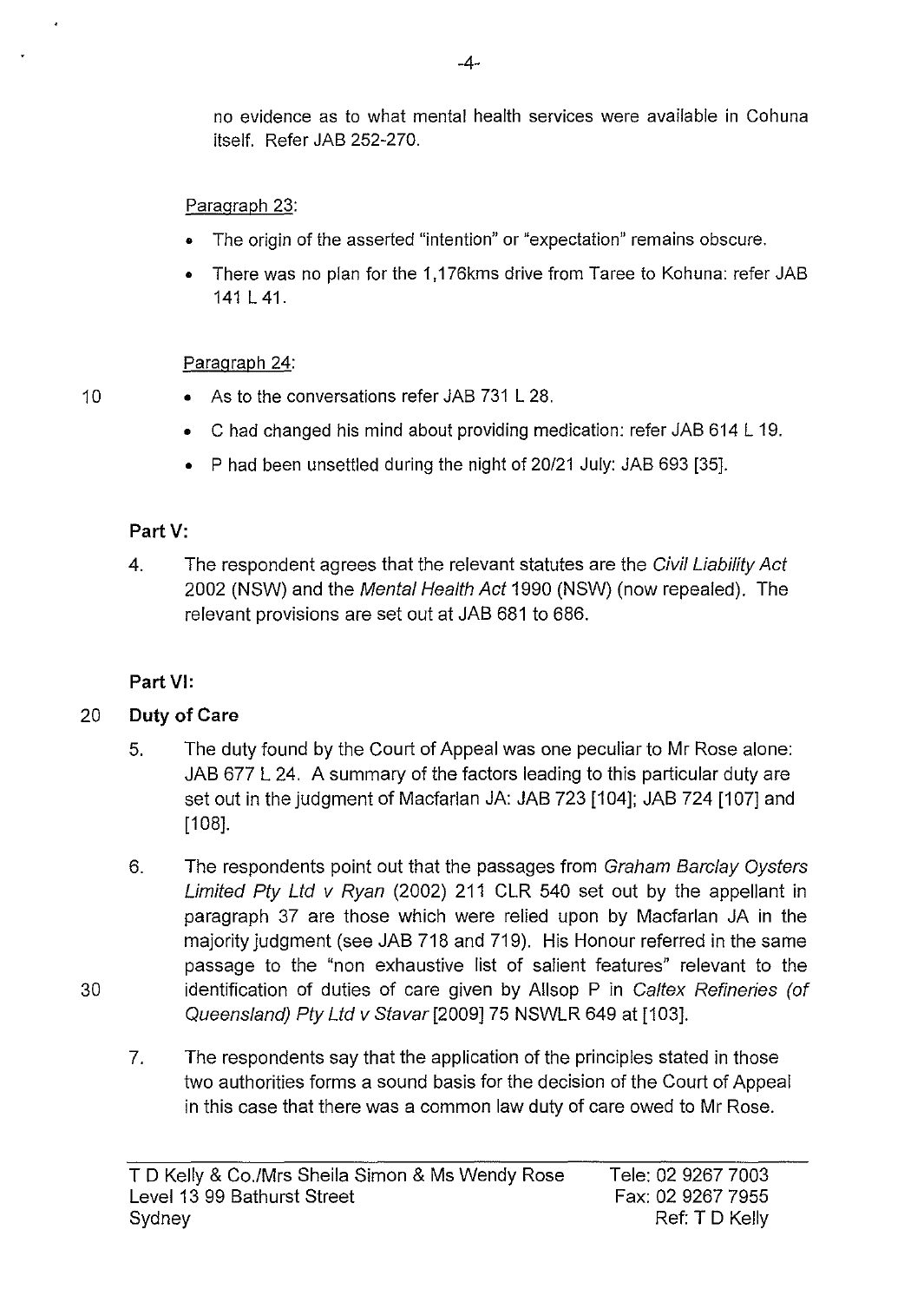8. The appellant's reliance on the statements of Sheller JA in Hunter Area Health Service Ltd v Pres/and (2005) 63 NSWLR 22 [296] is, it is submitted with respect, not justified. Paragraph [296] begins with the statement:

> "In the first place the Mental Health Act is directed to enabling detention only as a last resort."

9. The respondents submit that that is not a proper characterization of the Act. MHA sections 4, 8, 9 and 10 had the combined affect that involuntary detention under the Act was available for a mentally ill person where there were reasonable grounds for believing that care, treatment or control was necessary to protect the person or other people from serious harm (owing to that illness). The "reasonable grounds" would presumably be based on clinical opinion.

## **Inconsistency**

- 10. The appellant's submissions are based on the false premise that Section 35 MHA was engaged, and operated to effect a release of P.
- 11. Both the trial judge and the majority in the Court of Appeal found that the factual basis for the engagement of Section 35 MHA did not exist. In short:
- (a) There was no evidence of any relevant decision by the medical 20 superintendent.
	- (b) P was still a mentally ill person (still acutely psychotic), so certified by C.
	- (c) There was no evidence what care was available in Victoria so as to meet the alternative ground requiring P to be released. Refer JAB 618 L 12-39; JAB 620 L 10-20; JAB 745 [175].

## **Control and Indeterminacy**

- 12. The theoretical factual scenarios referred to by the appellant are irrelevant to the duty defined by the Court of Appeal. The duty was solely to Mr Rose for the purpose of conveying P to Victoria, a specific and confined duty.
- 30 13. As to control, the reasons of Macfarlan JA are sound and correct it is submitted. The appellant again relies upon the supposed operation of Section 35 of the MHA. As Macfarlan JA (and the trial judge) found there was no exercise, or purported exercise of this power as the factual substrata necessary to engage Section 35 did not exist. Inter alia the appellant controlled the medication regime for P up to, and at the point, of

10

-5-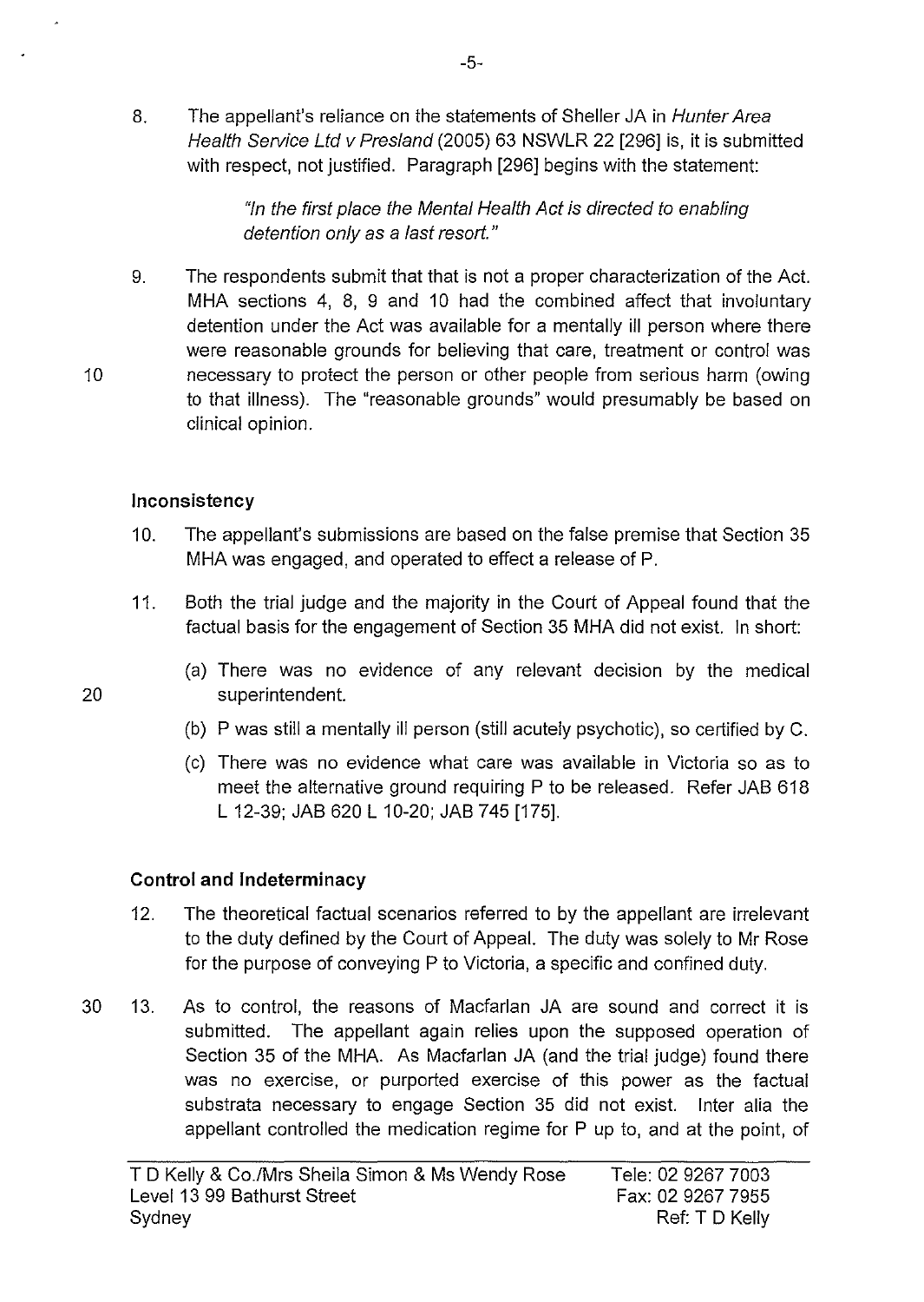departure. Further, the appellant placed P into R's care knowing that R's conditional offer should not have been availed of as P was still "not well enough": refer JAB 219 L 48.

### **The Beneficiary of the Power**

14. On its proper construction the MHA, particularly Sections 4, 8, 9 and 10 contemplated the detention of a mentally ill person for

"the protection ... of others from serious harm"

and so, it is submitted, set up a framework for public protection: refer JAB 10 719 [92].

**Vulnerability** 

15. The reasons given by Macfarlan JA, it is submitted, are clearly correct. R had called an ambulance for P when he appeared acutely unwell. R's offer was only to drive P to Victoria "when he is well enough". The appellant knew what R did not know  $-$  P continued to suffer from an acute psychotic illness: refer RAB 112 L 40.

## **Breach of Duty: Section 58 of the CLA**

20 16. Section 58 CLA has a definition of "harm". There is no warrant to put a gloss upon that definition particularly since Section 5A of the CLA applies the definition to:

> "Any claim for damages whether [it] is brought in tort, contract, and under statute or otherwise."

- 17. In addition, as Macfarlan JA said at JAB 725 [111], his approach accords with the common law.
- 18. Even if the only risk was of that of homicide, a risk of 1 :3,000 (JAB 194 L 17) must be a risk of such seriousness as to fall within Section 58 of the CLA. Compare the risk of blindness of 1:14,000 in Rogers v Whittaker 30 (1992) 175 CLR 479.

## **Section 50 of the CLA**

19. It is agreed that Section 50 constitutes a defence and accordingly the appellant bore the onus of proving that defence. That onus was not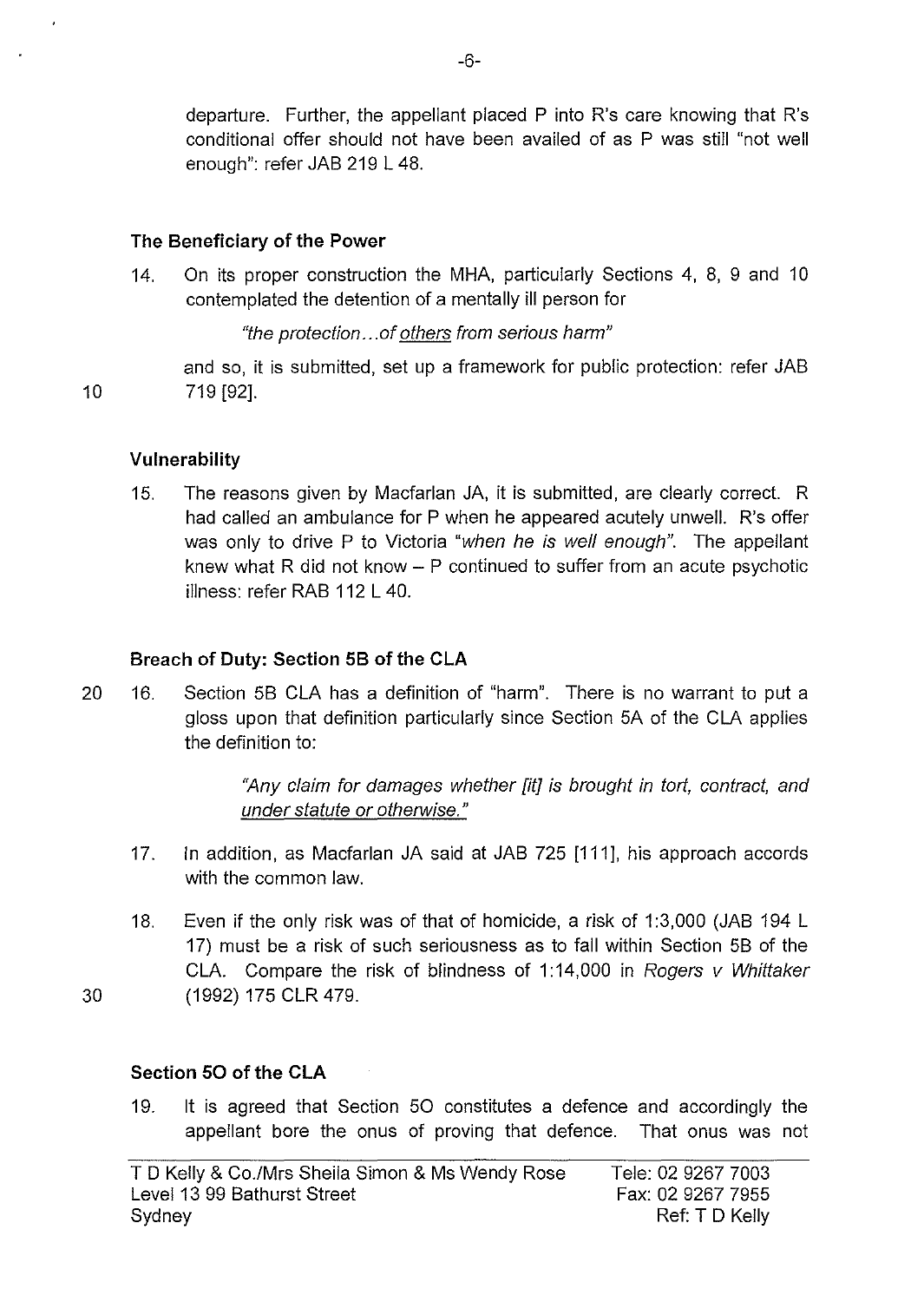discharged for the reasons set out at JAB 739 to 742. It is important to have reference to the trial judge's actual finding set out at JAB 741 L 50. That finding does not support the existence of a relevant practice.

- 20. But there is a further problem. None of the expert opinion given was based on the facts that ultimately emerged at the end of the evidence in this case. That was that P was still a mentally ill person and there was no evidence that care of a less restrictive kind was elsewhere available. If a defence is to be made out it is necessary that the practice said to have been followed accorded with the actual facts of the particular case.
- 10

### **Section 43 of the CLA**

21. The appellant argues that it can call in aid Section 43 of the CLA. For the reasons set out by the Court of Appeal at JAB 742 [167] that contention must fail. The case was never put on the basis of a breach of statutory duty.

### **Section 43A of the CLA**

22. The appellant seeks to rely upon Section 43A of the CLA. That attempt fails for the reasons previously discussed. There was no exercise or purported 20 exercise of a special statutory power by the medical superintendent or any other medical practitioner. C's reasons for acting as he did had nothing to do with Section 35 of MHA: refer JAB 618 L 21 to 39.

### **Part VII:**

The respondents agree that the relevant legislation is the Mental Health Act 1990 (NSW) (now repealed) and the Civil Liability Act 2002 (NSW).